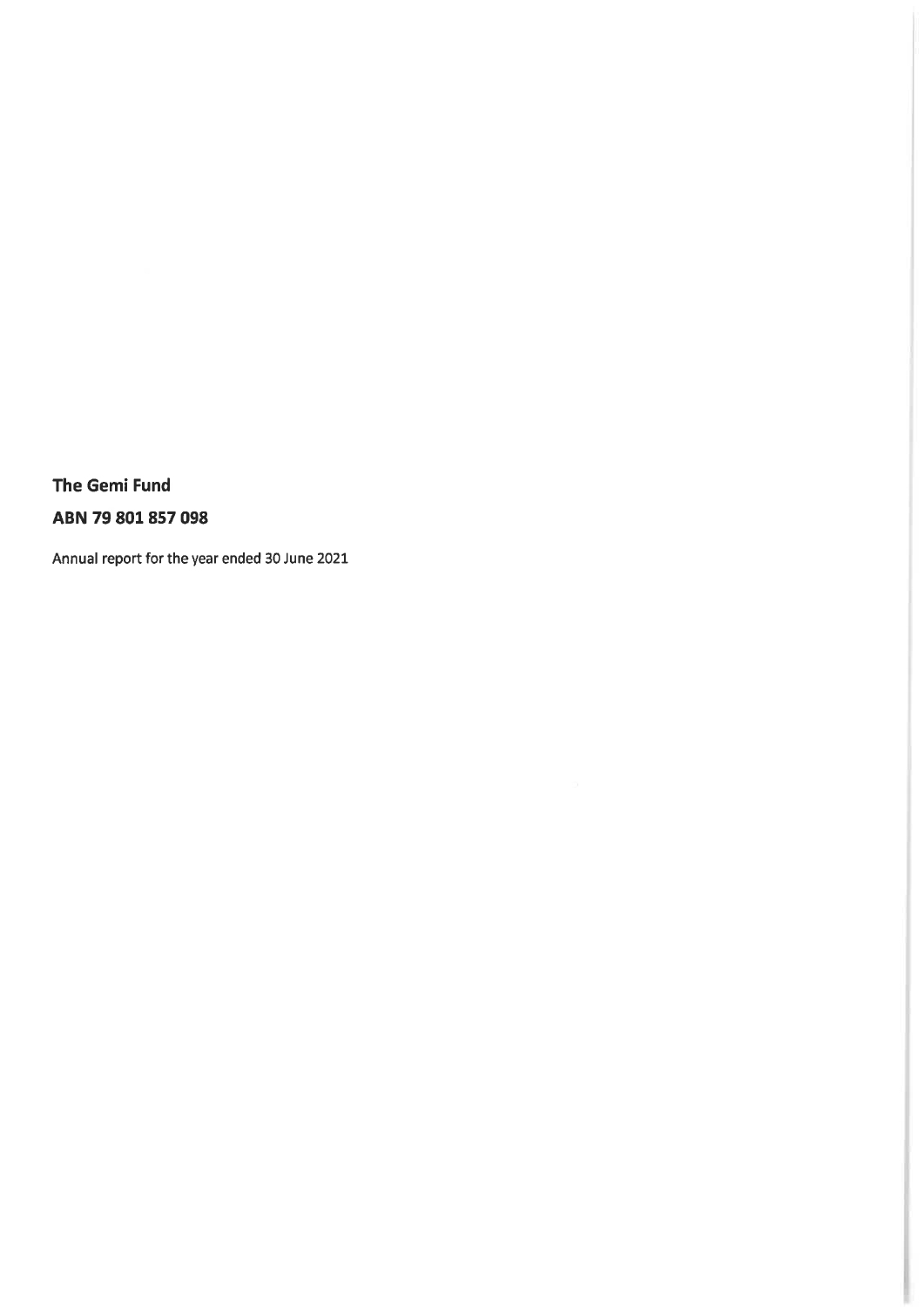### Index to the Financial Statements

|                                                                | Page           |
|----------------------------------------------------------------|----------------|
| Directors' Declaration                                         | 1              |
| Statement of Profit or Loss and Other Comprehensive Income     | $\overline{2}$ |
| <b>Statement of Financial Position</b>                         | 3              |
| Statement of Changes in Net Assets Attributable to Unitholders | $\overline{a}$ |
| <b>Statement of Cash Flows</b>                                 | 5              |
| Notes to the Financial Statement                               | 6              |
| Independent Auditor's Report                                   | 12             |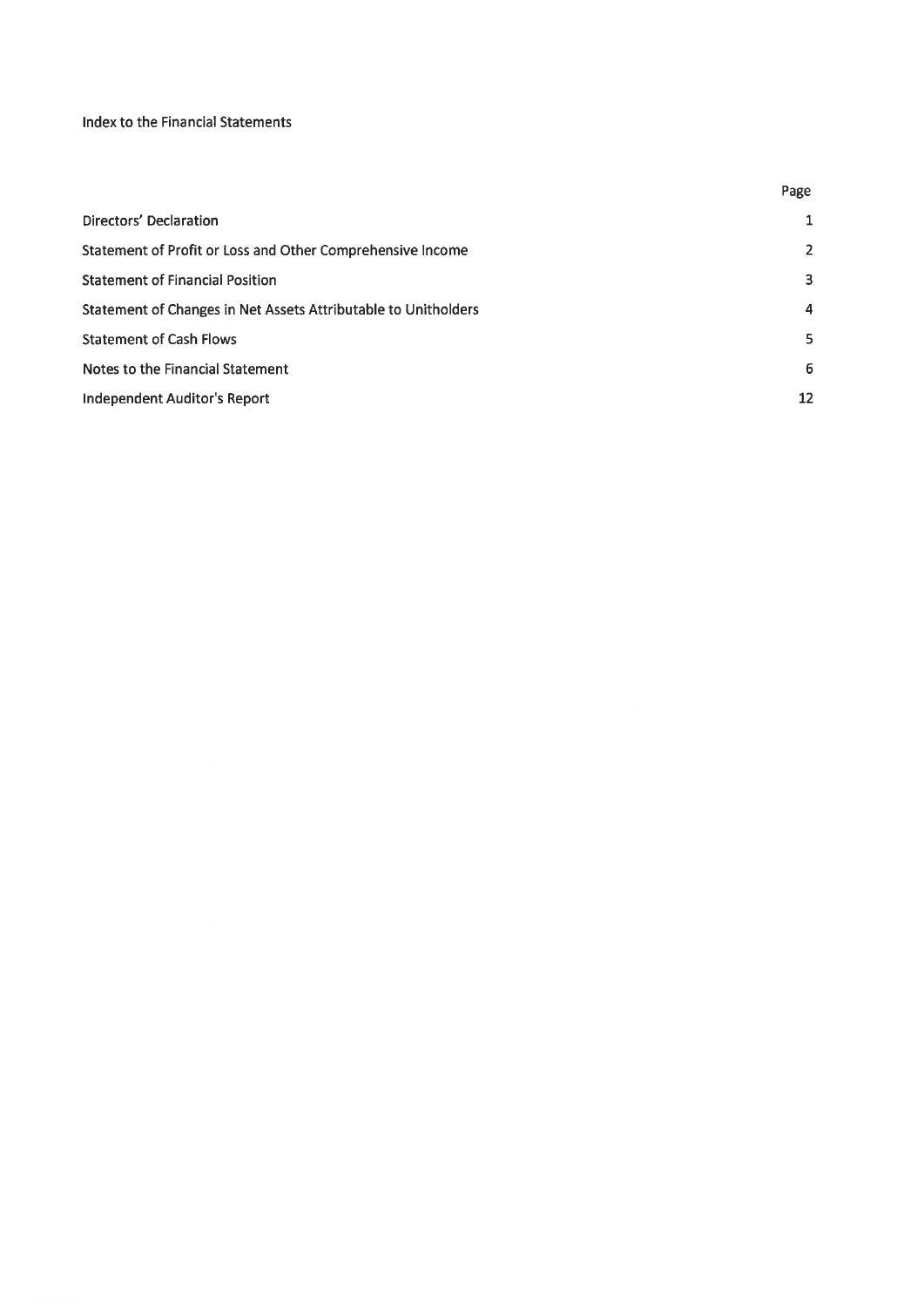### **Directors' Declaration**

The directors of Gemi Asset Management Pty Ltd (ABN 88 092 408 627, AFSL 231 175) (the "Trustee") have determined that The Gemi Fund (the "Fund") is not a reporting entity. This special purpose financial report has been prepared in accordance with the Australian Accounting Standards and the basis of accounting outlined in Note 2 to the financial statements.

The directors of the Trustee declare that:

- (a) in the directors' opinion, there are reasonable grounds to believe that the Fund will be able to pay its debts as and when they become due and payable; and
- (b) in the directors' opinion, the financial statements and notes thereto are in compliance with Australian Accounting Standards (including the Australian Accounting Interpretations) to the extent described in Note 2 to the financial statements and present fairly the financial position and performance of the Fund.

On behalf of the directors of the Trustee, Gemi Asset Management Pty Ltd.

Michael Cooper Director 16 September 2021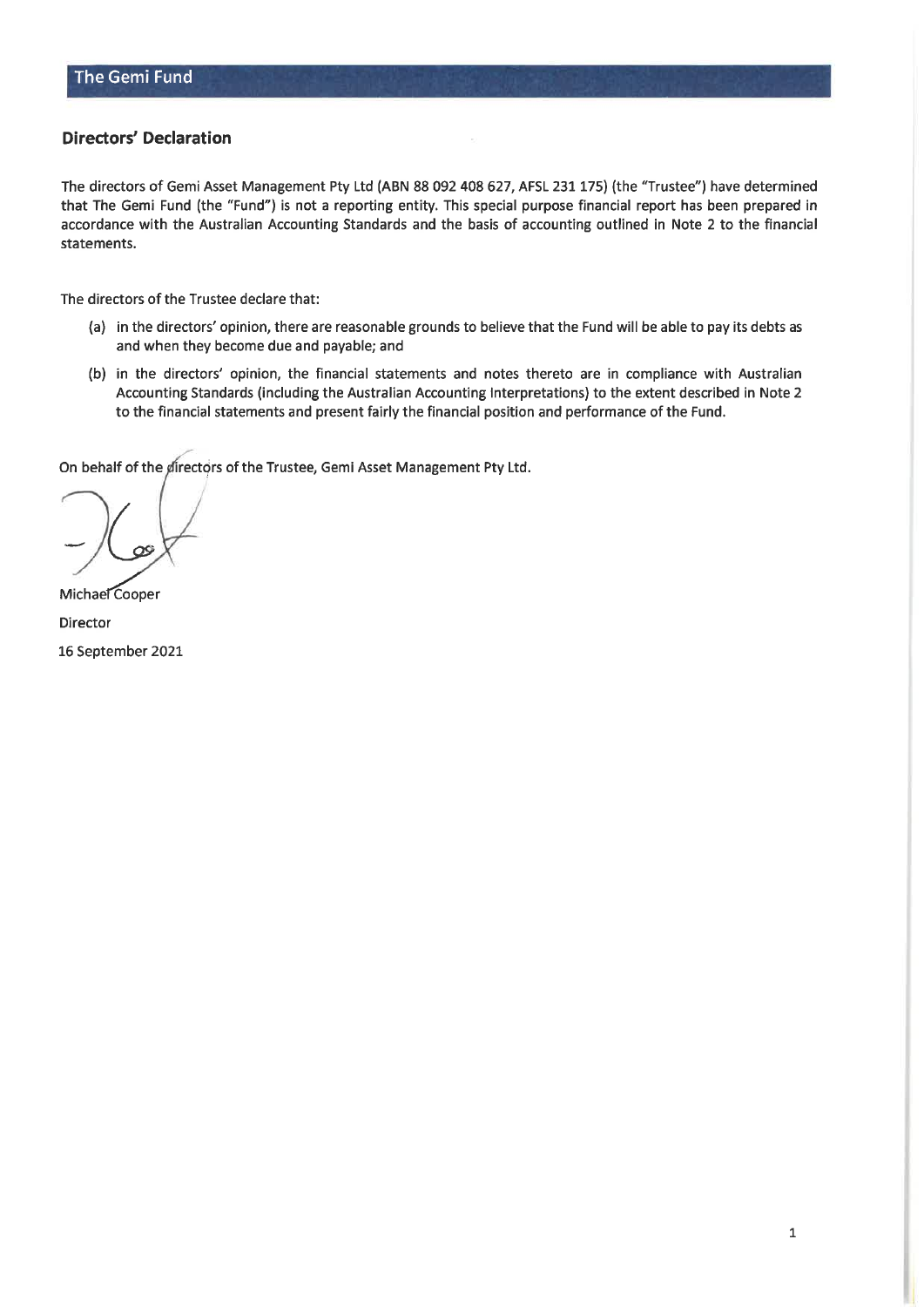## Statement of Profit or Loss and Other Comprehensive Income for the year ended 30 June 2021

|                                                                                                                                                   |              | 2021          | 2020          |
|---------------------------------------------------------------------------------------------------------------------------------------------------|--------------|---------------|---------------|
|                                                                                                                                                   | <b>Notes</b> | \$            | \$            |
| <b>Income</b>                                                                                                                                     |              |               |               |
| Interest income                                                                                                                                   | 3            | 7,877,082     | 1,258,438     |
| <b>Total income</b>                                                                                                                               |              | 7,877,082     | 1,258,438     |
| <b>Expenses</b>                                                                                                                                   |              |               |               |
| <b>Trustee Fee</b>                                                                                                                                |              | 689,036       | 92,783        |
| <b>Bank Fee</b>                                                                                                                                   |              | 19            | 41            |
| <b>Total expenses</b>                                                                                                                             |              | 689,055       | 92,824        |
| Net income attributable to unitholders before finance costs                                                                                       |              | 7,188,027     | 1,165,614     |
| <b>Finance costs attributable to unitholders</b><br>Distributions to unitholders<br>Increase/(decrease) in net assets attributable to unitholders |              | (7, 188, 027) | (1, 165, 614) |
| Net profit attributable to unitholders after finance costs                                                                                        |              |               |               |
| Other comprehensive income for the year                                                                                                           |              |               |               |
| Total comprehensive income                                                                                                                        |              |               |               |

The above Statement of Profit or Loss and Other Comprehensive Income should be read in conjunction with the accompanying notes.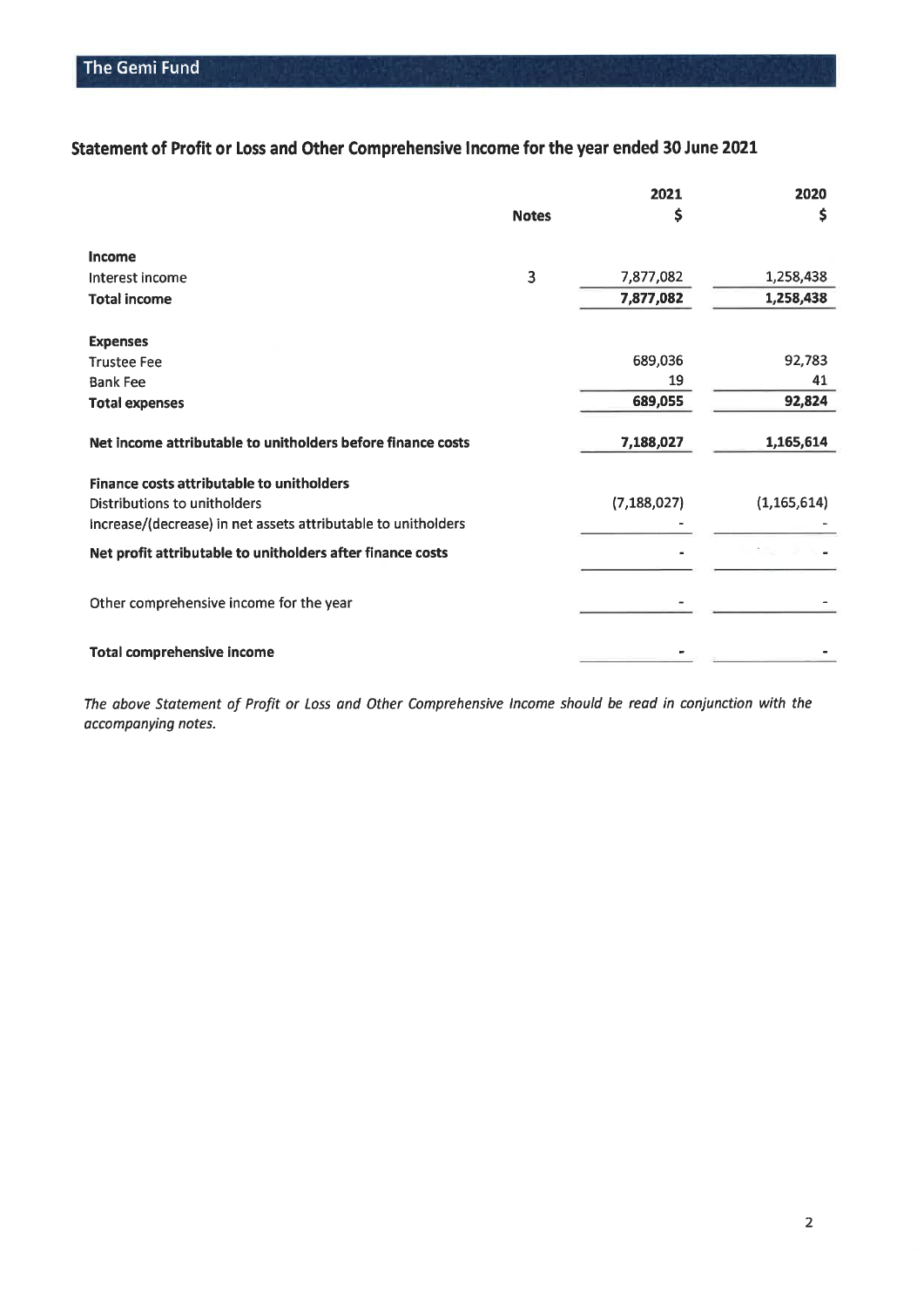### Statement of Financial Position as at 30 June 2021

|                                                      |              | 30 June<br>2021 | 30 June<br>2020 |
|------------------------------------------------------|--------------|-----------------|-----------------|
|                                                      | <b>Notes</b> | \$              | \$              |
| <b>Assets</b>                                        |              |                 |                 |
| <b>Current assets</b>                                |              |                 |                 |
| Cash and cash equivalents                            | 4(a)         | 15,425,436      | 9,889,900       |
| Financial assets - Ioans                             | 5            | 92,024,753      | 19,304,229      |
| <b>GST</b> receivable                                |              | 27,988          | 2,802           |
| Interest receivable                                  |              | 1,080,064       | 257,740         |
| <b>Total current assets</b>                          |              | 108,558,241     | 29,454,671      |
| <b>Total assets</b>                                  |              | 108,558,241     | 29,454,671      |
| <b>Liabilities</b>                                   |              |                 |                 |
| <b>Current liabilities</b>                           |              |                 |                 |
| Payables and accruals                                | 6            | 486,153         | 140,860         |
| <b>Total current liabilities</b>                     |              | 486,153         | 140,860         |
| <b>Total liabilities</b>                             |              | 486,153         | 140,860         |
| Net assets attributable to unitholders - liabilities |              | 108,072,088     | 29,313,811      |

 $\cdot$ 

The above Statement of Financial Position should be read in conjunction with the accompanying notes.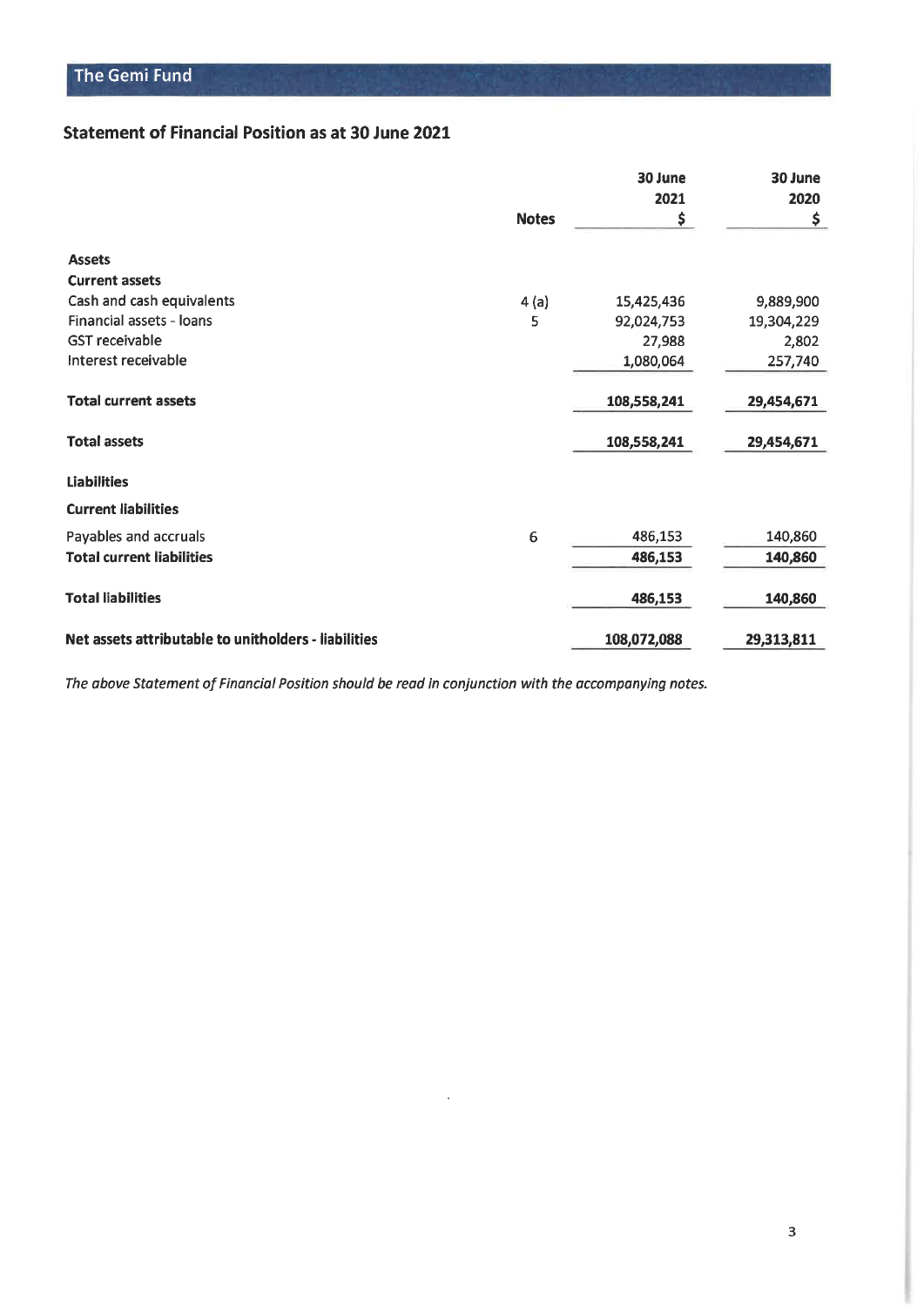## Statement of Changes in Net Assets Attributable to Unitholders for the year ended 30 June 2021

|                                                                                                                                                                                  | Net assets attributable<br>to<br>unitholders of the Fund<br>\$ |
|----------------------------------------------------------------------------------------------------------------------------------------------------------------------------------|----------------------------------------------------------------|
| Opening balance as at 1 July 2020                                                                                                                                                | 29,313,811                                                     |
| Applications for units by unitholders<br>Redemptions of units by unitholders<br>Reinvestments by unitholders<br>Increase/(decrease) in net assets attributable to<br>unitholders | 93,943,254<br>(16,663,763)<br>1,478,786                        |
| Balance as at 30 June 2021                                                                                                                                                       | 108,072,088                                                    |
|                                                                                                                                                                                  | Net assets attributable                                        |
|                                                                                                                                                                                  | to<br>unitholders of the Fund<br>\$                            |
| Opening balance as at 1 July 2019                                                                                                                                                | 3,203,715                                                      |
| Applications for units by unitholders<br>Redemptions of units by unitholders<br>Reinvestments by unitholders<br>Increase/(decrease) in net assets attributable to<br>unitholders | 27,775,495<br>(1,905,345)<br>239,946                           |

The above Statement of Changes in Net Assets Attributable to Unitholders should be read in conjunction with the accompanying notes.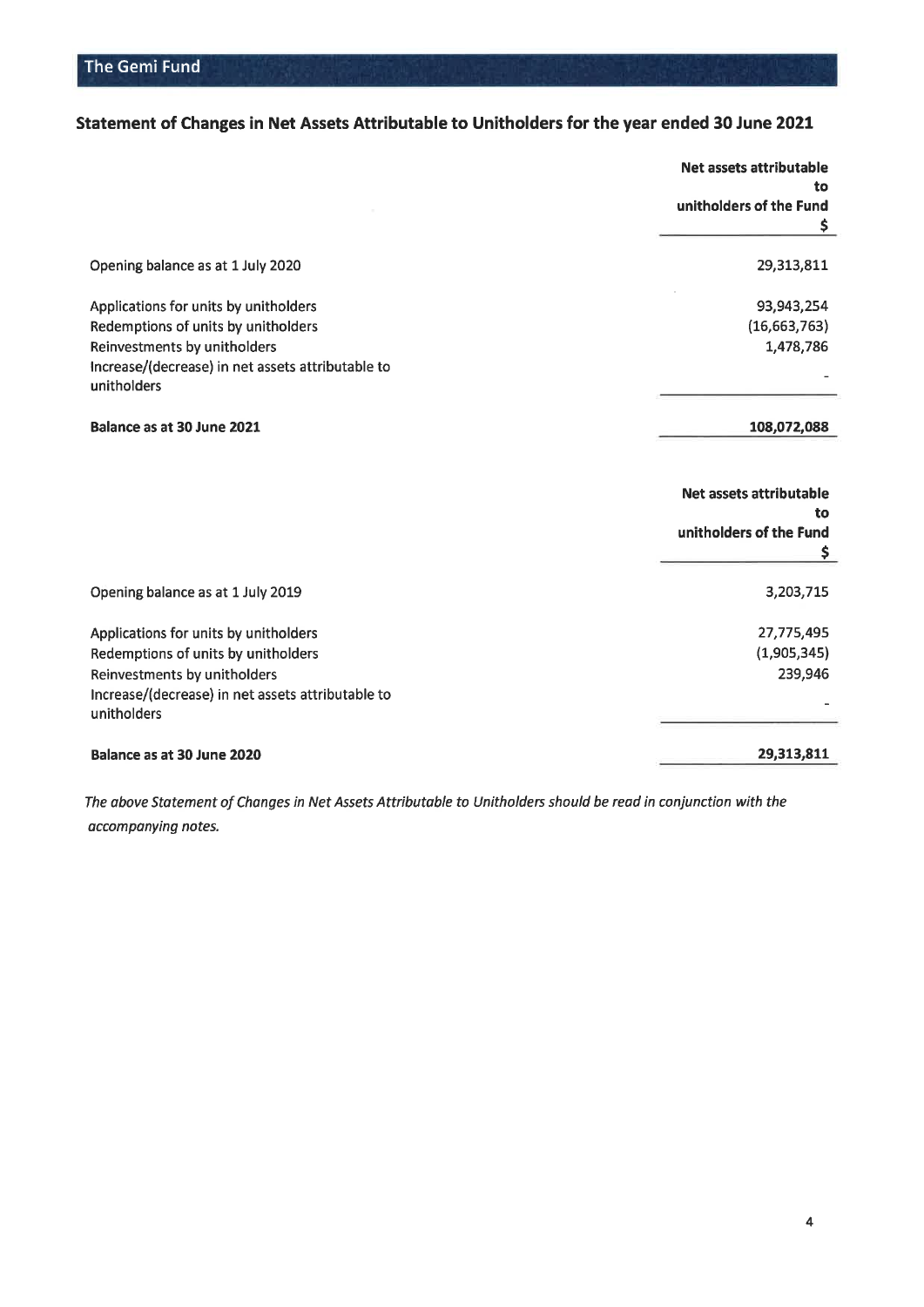# Statement of Cash Flows for the year ended 30 June 2021

|              | 1 July 2020    | 1 July 2019                                                          |
|--------------|----------------|----------------------------------------------------------------------|
|              | to             | to                                                                   |
|              | 30 June 2021   | 30 June 2020                                                         |
| <b>Notes</b> | Ş              | Ş                                                                    |
|              |                |                                                                      |
|              |                | 1,054,406                                                            |
|              | (646, 298)     | (71, 182)                                                            |
|              | (72, 254, 501) | (16, 100, 514)                                                       |
| 4(b)         | (66, 312, 065) | (15, 117, 290)                                                       |
|              |                |                                                                      |
|              |                | 27,775,495                                                           |
|              |                | (1,905,345)                                                          |
|              | (5,431,890)    | (862, 960)                                                           |
|              | 71,847,601     | 25,007,190                                                           |
|              |                |                                                                      |
|              | 5,535,536      | 9,889,900                                                            |
|              |                | 9,889,900                                                            |
|              | 4(a)           | 6,588,734<br>94,043,254<br>(16, 763, 763)<br>9,889,900<br>15,425,436 |

The above Statement of Cash Flows should be read in conjunction with the accompanying notes.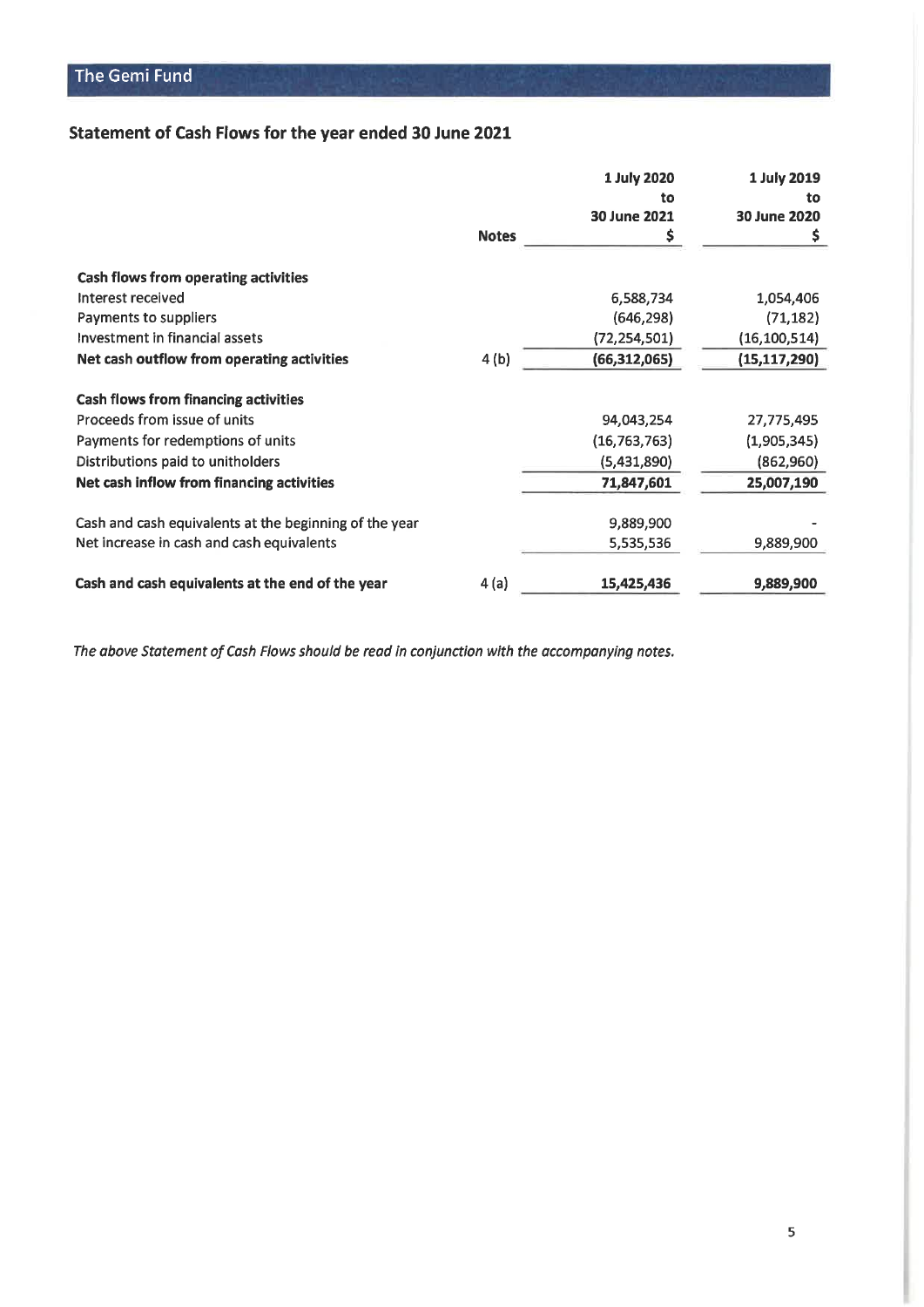#### 1. General Information

The financial report covers The Gemi Fund (ABN 79 801 857 098) (the "Fund") which is an unlisted and unregistered managed investment scheme, structured as a unit trust.

The Fund pools investor's money and invests into an underlying portfolio of loans predominantly secured by real property mortgages over real estate assets located in Australia.

The trustee for the Fund is Gemi Asset Management Pty Ltd (ABN 88 092 408 627, AFSL 231 175) (the "Trustee"). The Trustee's registered office and principal place of business is Level 6, 4 Martin Place, Sydney NSW 2000.

The Fund was established by a constitution on 24 April 2019 and commenced operation on 1 May 2019 via the issue of units to unitholders. The financial report covers the year ended 30 June 2021.

The investment manager for the Fund is Gemi Investments Pty Ltd (ACN 626 991 213) (the "Manager").

The financial statements were authorised for issue by the directors on 16 September 2021.

#### 2. Significant Accounting Policies

The following significant accounting policies have been adopted in the preparation and presentation of the financial statements.

#### a) Statement of compliance

The Fund is not a reporting entity as in the opinion of the directors of the Trustee that there are unlikely to exist any users of the financial report who are unable to command the preparation of reports tailored to satisfy specifically all of their information needs. Accordingly, this special purpose financial report has been prepared at the request of the Trustee.

#### b) Basis of preparation

This special purpose financial report is presented in Australian dollars and has been prepared in accordance with the recognition and measurement requirements specified by the Australian Accounting Standards and Interpretations and the disclosure requirements of Accounting Standards.

- AASB 101 Presentation of Financial Statements
- $\bullet$ AASB 107 Statement of Cash Flows
- AASB 108 Accounting Policies, Changes in Accounting Estimates and Errors  $\bullet$
- AASB 1054 Australian Additional Disclosures  $\bullet$

Accounting Standards include Australian equivalents to International Financial Reporting Standards ("AIFRS").

#### c) Going concern basis

This special purpose financial report has been prepared on a going concern basis, which contemplates the continuity of normal business activity and the realisation of assets and the settlement of liabilities in the normal course of business.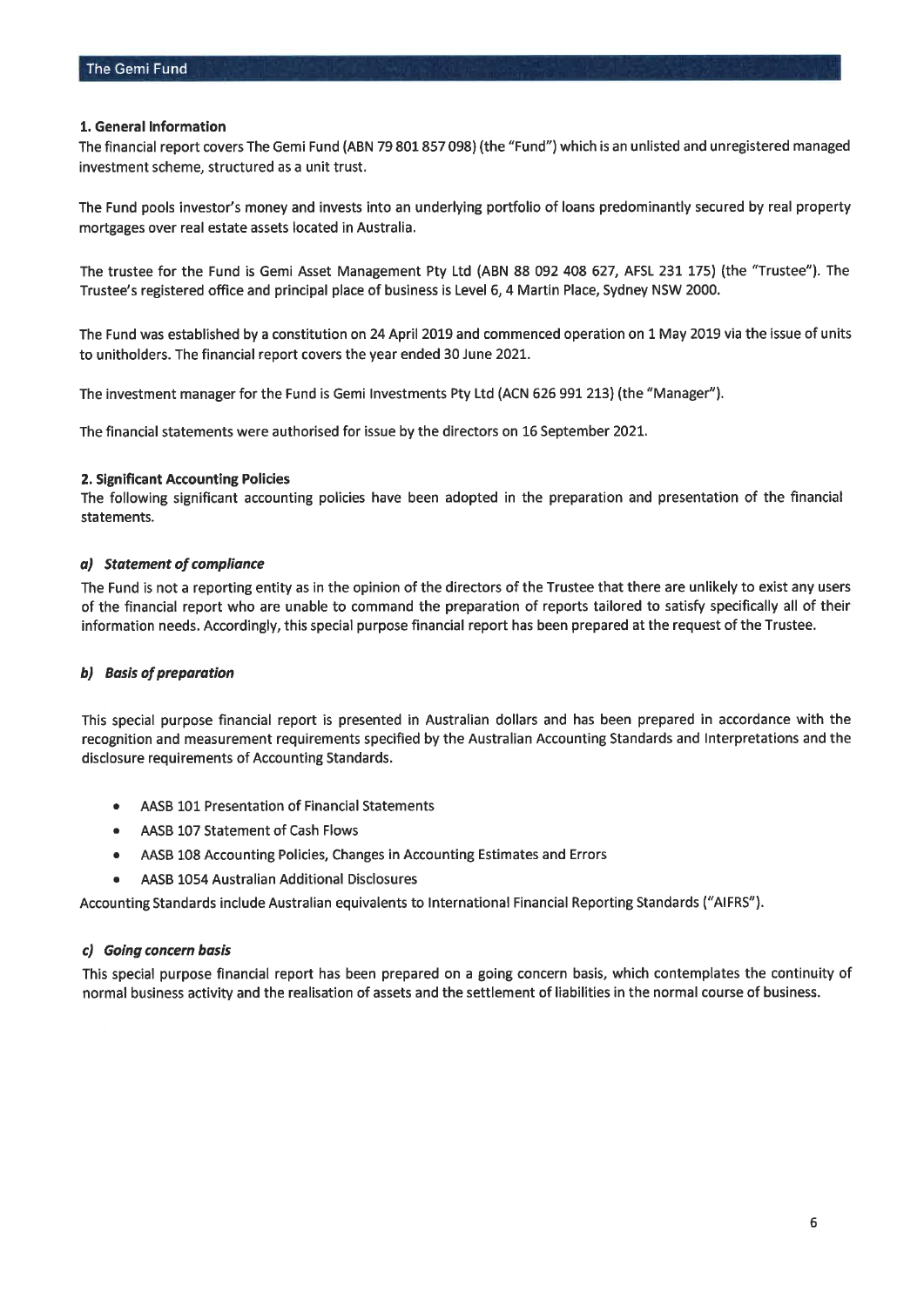#### 2. Significant Accounting Policies (continued)

#### d) Revenue and income recognition

#### Revenue

Revenue is recognised and measured at the fair value of the consideration received or receivable to the extent that it is probable that the economic benefits will flow to the Fund and the revenue can be reliably measured.

#### Interest income

The Fund generates interest income from its investments in financial assets, loans and cash investments. Interest income is recognised daily as it accrues, taking into account the actual interest rate on the financial asset and is recognised in profit or loss.

#### e) Cash and cash equivalents

Cash and cash equivalents comprise cash at bank.

#### $\boldsymbol{\eta}$ **Distributions**

In accordance with the Fund's constitution, the Fund attributes its distributable (taxable) income and any other amounts determined by the trustee to the unitholders. Reinvested distributions are recognised as changes in equity.

#### a) Financial instruments

#### **Classification and Measurement**

The classification is determined by the purpose underpinning the acquisition of the investment.

A financial asset is measured at amortised cost if it is held within a business model whose objective is to hold to collect contractual cash flows and the contractual terms give rise on specified dates to cash flows that represent solely payment of principal and interest requirements. Interest income from these financial assets is recognised in profit or loss.

Accordingly, the Fund classifies its financial assets as measured at amortised cost.

#### Derecognition

Financial assets are derecognised if the Fund's contractual rights to the cash flows from the financial assets expire, or if the Fund transfers the financial assets to another party without retaining substantially all the risks and rewards attached to the asset.

Any gain or loss arising on derecognition is recognised in profit or loss.

#### Impairment

The Trust assesses on a forward-looking basis the expected credit loss (if any) associated with the financial assets carried at amortised cost. The impairment methodology applied depends on whether there has been a significant increase in credit risk.

Any impairment loss is recognised in the statement of profit or loss.

#### h) Payables

Trade and other payables are recognised when the Fund becomes obliged to make future payments resulting from the purchase of goods and services.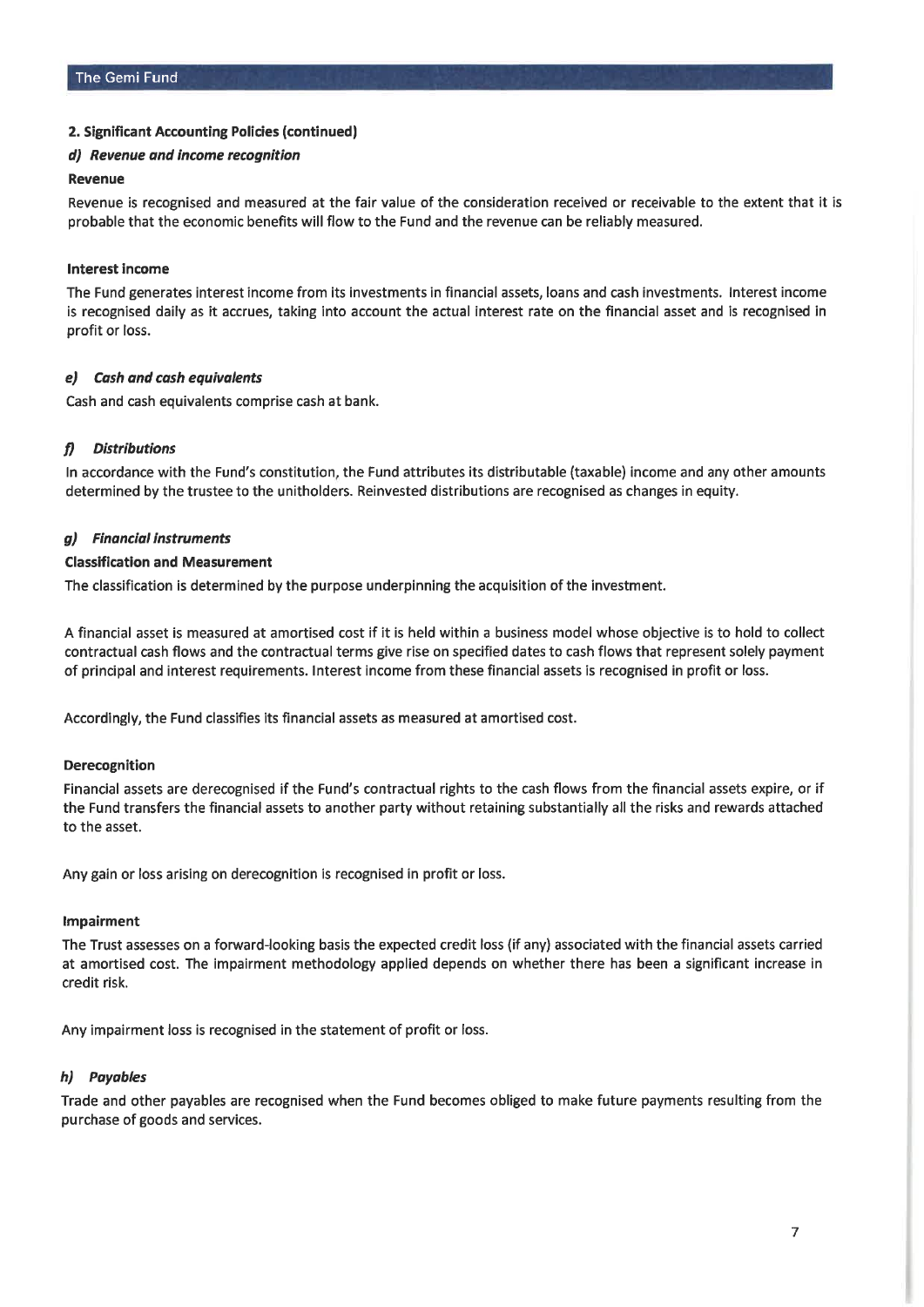#### 2. Significant Accounting Policies (continued)

#### **Goods and Services Tax** D.

Revenues, expenses and assets are recognised net of the amount of goods and services tax ("GST") except:

- where the amount of GST is not recoverable from the taxation authority, it is recognised as part of the  $\bullet$ acquisition of an asset or part of an item of expense; or for receivables and payables which are recognised inclusive of GST.
- the net amount of GST recoverable from, or payable to, the taxation authority is recognised as a receivable or payable on the Statement of Financial Position. Cash flows are included in the Statement of Cash Flows on a gross basis.

The GST component of cash flows arising from investing activities which is recoverable from or payable to the taxation authority is classified as operating cash flow.

The GST incurred on the cost provided to the Fund by third party such as Trustee fees was subjected to the Reduced Input Tax Credits ("RITC") in accordance with legislation.

#### j) Taxation

Under current income tax legislation the Fund is not liable to pay income tax as the net income of the Fund is assessable in the hands of the beneficiaries (the unitholders) who are 'presently entitled' to the income of the Fund. There is no income of the Fund to which the unitholders are not presently entitled and additionally, the Trust Deed requires the distribution of the full amount of the net income of the Fund to the unitholders each period.

As a result, deferred taxes have not been recognised in the financial statements in relation to differences between the carrying amounts of assets and liabilities and their respective tax bases, including taxes on capital gains which could arise in the event of a sale of investments for the amount at which they are stated in the financial statements. If taxable gains are realised by the Fund, these gains would be included in the taxable income that is assessable in the hands of the unitholders as noted above.

#### 3. Interest Income

|                                                 | 2021      | 2020      |
|-------------------------------------------------|-----------|-----------|
|                                                 |           |           |
| Interest income - St George                     | 745       | 1,662     |
| Interest Income - One Cash Management Fund      | 21,716    |           |
| Interest Income - The Gemi Cash Management Fund | 16,726    |           |
| Interest income - Investment                    | 7,837,895 | 1,256,776 |
| <b>Total Interest Income</b>                    | 7,877,082 | 1,258,438 |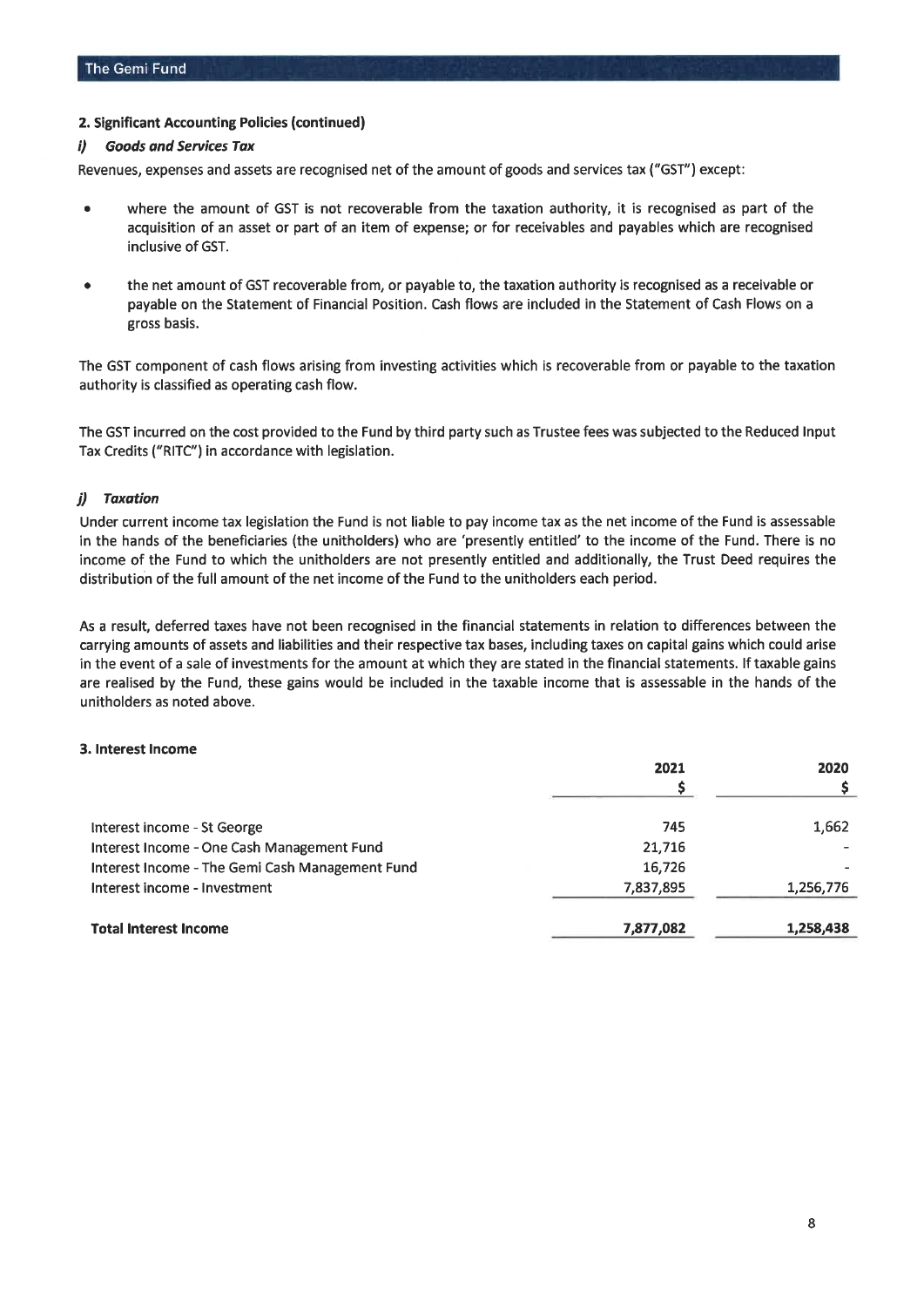#### **4. Cash and Cash Equivalents**

a) Cash and cash equivalents include cash at bank. Cash at the end of the year as shown in the Statement of Cash Flows is reconciled to the related items in the Statement of Financial Position as follows:

|                                       | 30 June<br>2021 | 30 June<br>2020 |
|---------------------------------------|-----------------|-----------------|
| Cash at bank                          | 490,929         | 9,889,900       |
| Cash in The Gemi Cash Management Fund | 14,934,507      | -               |
| Balance at end of year                | 15,425,436      | 9,889,900       |

Cash at bank earns interest at floating rates based on daily bank deposit rates.

b) Reconciliation of net income attributable to unitholders for the year to net cash used in operating activities:

|                                                               | 1 July 2020<br>to<br>30 June 2021 | 1 July 2019<br>to<br>30 June 2020 |
|---------------------------------------------------------------|-----------------------------------|-----------------------------------|
|                                                               | \$                                | Ş                                 |
| Increase/(decrease) in net assets attributable to unitholders |                                   |                                   |
| Adjustment for:                                               |                                   |                                   |
| Distributions to unitholders                                  | 7,188,027                         | 1,165,614                         |
| Capitalised interest                                          | (466, 023)                        |                                   |
| Changes in assets and liabilities:                            |                                   |                                   |
| Net changes in receivable                                     | (847, 510)                        | (206, 835)                        |
| Net changes in payables and accruals                          | 67,942                            | 24,445                            |
| Net changes in financial assets                               | (72, 254, 501)                    | (16, 100, 514)                    |
| Net cash used in operating activities                         | (66, 312, 065)                    | (15, 117, 290)                    |

c) Non-cash financing activities

Non-cash financing activities of \$1,478,786 were incurred for the financial year ended 30 June 2021 (2020: \$239,946).

#### **5. Financial Assets**

|                              | 30 June    | 30 June    |
|------------------------------|------------|------------|
|                              | 2021       | 2020       |
|                              |            |            |
| Loan investment              | 92,024,753 | 19,304,229 |
| <b>Total loan investment</b> | 92,024,753 | 19,304,229 |

The Fund predominantly invests in an underlying portfolio of 1<sup>St</sup> ranking loans secured by real estate in Australia, secured by real property mortgages. All investments are made in accordance with the Fund's Lending Guidelines.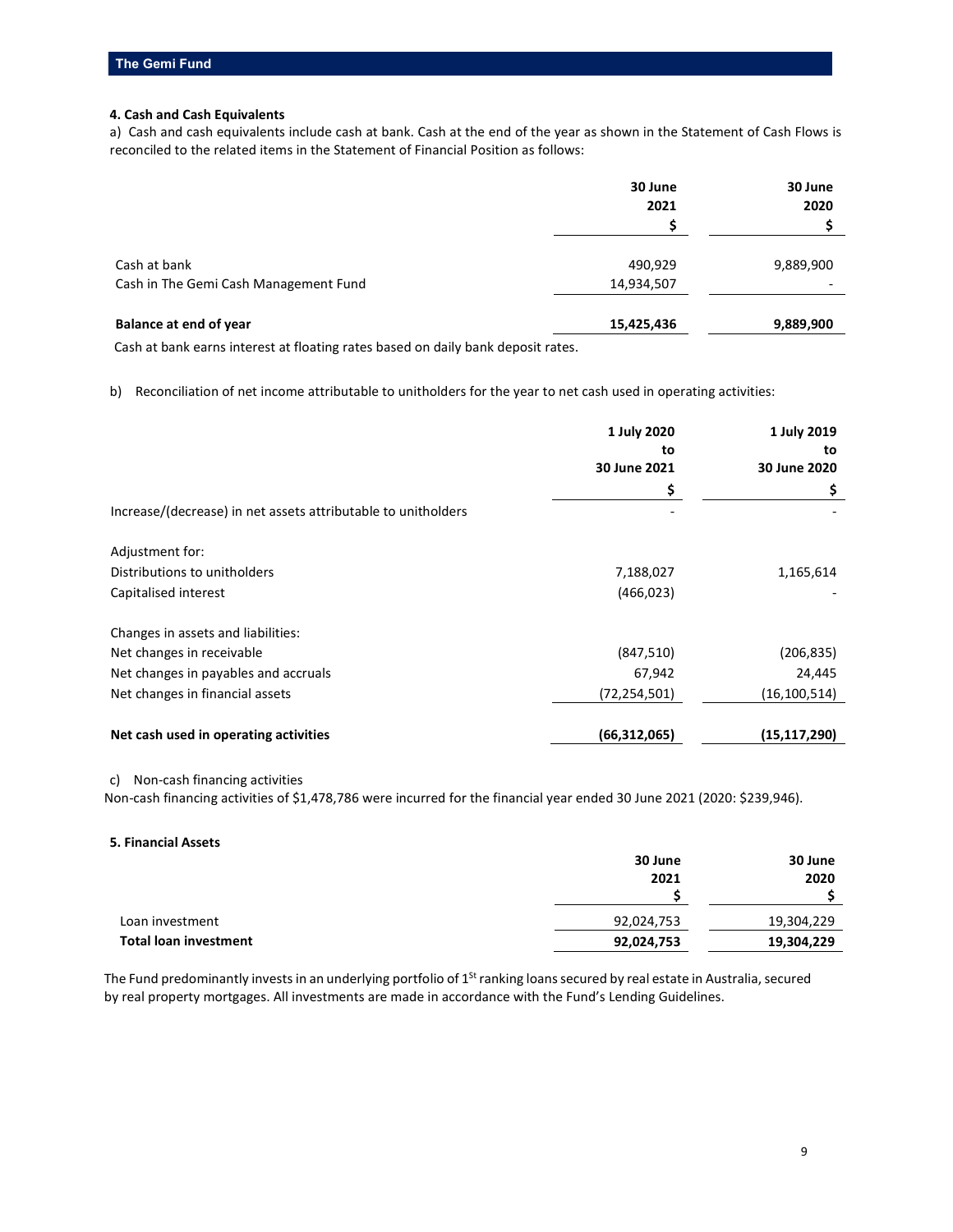#### 6. Payable and Accrual

|                               | 30 June 2021 | 30 June 2020 |
|-------------------------------|--------------|--------------|
|                               |              |              |
| Distribution payable          | 170,077      | 42,695       |
| Distribution reinvestment     | 217,943      | 71,559       |
| WHT payable                   | 4,891        | 1,307        |
| Trustee fee payable           | 93,242       | 25,299       |
| <b>Balance at end of year</b> | 486,153      | 140,860      |

### 7. Remuneration of auditors

|                                   | 30 June 2021 | 30 June 2020 |
|-----------------------------------|--------------|--------------|
| Audit of the financial statements | 13,200       | 12,540       |
| Balance at end of year            | 13,200       | 12,540       |

The auditor of The Gemi Fund is Crowe Sydney. Audit fee will be paid by the Trustee.

#### 8. Related Party Transaction

Transactions with related parties were on terms and conditions no more favourable than those applying in the ordinary course of business.

#### (a) Transactions with the Trustee and its associated entities

The trustee of the Fund is Gemi Asset Management Pty Ltd (ABN 88 092 408 627, AFSL 231 175).

The key personnel of the Trustee for the financial year ended 30 June 2021 were:

| <b>Name</b>    | Title                                                     |
|----------------|-----------------------------------------------------------|
| George Fleming | Chief Executive Officer and The Secretary of the Licensee |
| Michael Cooper | <b>Executive Director</b>                                 |
| Justin Epstein | Responsible Manager                                       |

Key personnel of the Trustee and their associated entities hold the following units and interest in the Fund as at 30 June 2021. No fees or remuneration was paid directly to the key personnel from the Fund during the year.

|                          | 30 June 2021 |                   |                         | 30 June 2020 |                   |                         |
|--------------------------|--------------|-------------------|-------------------------|--------------|-------------------|-------------------------|
|                          | <b>Class</b> | <b>Units held</b> | % of the<br><b>Fund</b> | <b>Class</b> | <b>Units held</b> | % of the<br><b>Fund</b> |
| Vamico Pty Ltd           | Manager      | 2,313,495         | 2.14%                   | Manager      | 2,313,495         | 7.89%                   |
| Gemi Investors Pty Ltd   | Manager      | 1,700,892         | 1.57%                   | Manager      | 1,700,892         | 5.80%                   |
| <b>Egartibra Pty Ltd</b> | Manager      | 1,156,747         | 1.07%                   | Manager      | 1,156,747         | 3.95%                   |
|                          |              | 5,171,134         | 4.78%                   |              | 5,171,134         | 17.64%                  |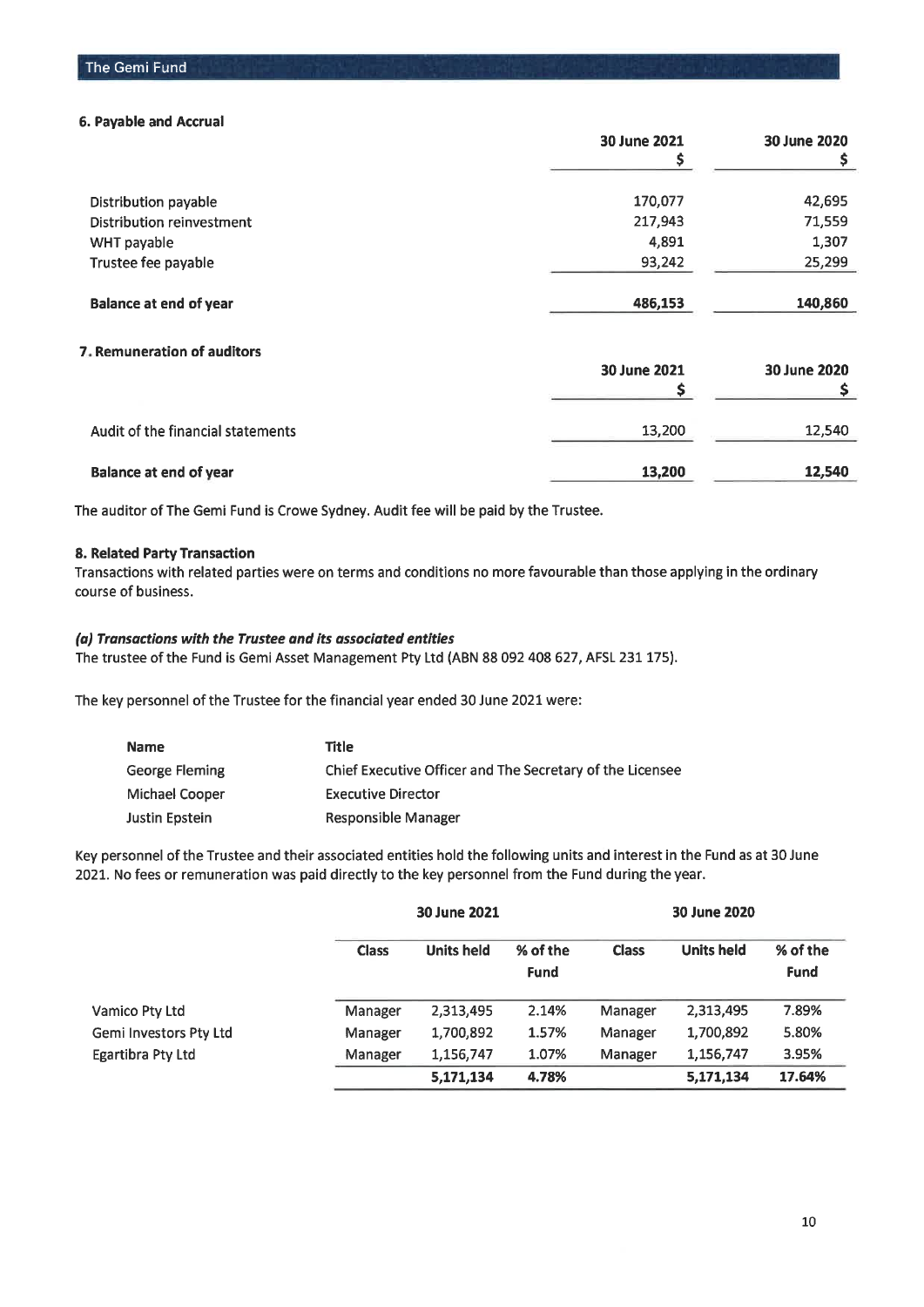#### 8. Related Party Transaction (continued)

#### (a) Transactions with the Trustee and its associated entities (continued)

#### **Trustee fees**

Trustee fees of \$689,036 (inclusive of non-claimable RITC amount) were incurred for the financial year ended 30 June 2021 (2020: \$92,783), of which \$93,241 (inclusive of non-claimable RITC amount) was payable at 30 June 2021.

There were no other fees paid or payable to the Trustee for the financial year ended 30 June 2021.

#### **Management fees**

The Manager is not entitled to a fee payable out of the assets of the fund.

There were no other fees paid or payable to the Manager for the financial year ended 30 June 2021.

#### 9. Subsequent Events

There has not been any matter or circumstances occurring subsequent to the end of the financial year that has significantly affected, or may significantly affect, the financial position of the Fund, the result of the Fund, or the state of affairs of the Fund in future financial years.

#### 10. Commitments and Contingencies

There were no contingent assets and liabilities or commitments as at 30 June 2021 (2020:Nil).

#### 11. Impact of COVID-19

As the impact of the COVID-19 pandemic is continuing, the investment manager for the Fund, Gemi Investments Pty Ltd (ACN 626 991 213) (the "Investment Manager") has been monitoring both the valuation of the Fund's assets and the Fund's liquidity.

The Investment Manager will continue to closely monitor market situations to ensure that valuations remain appropriate.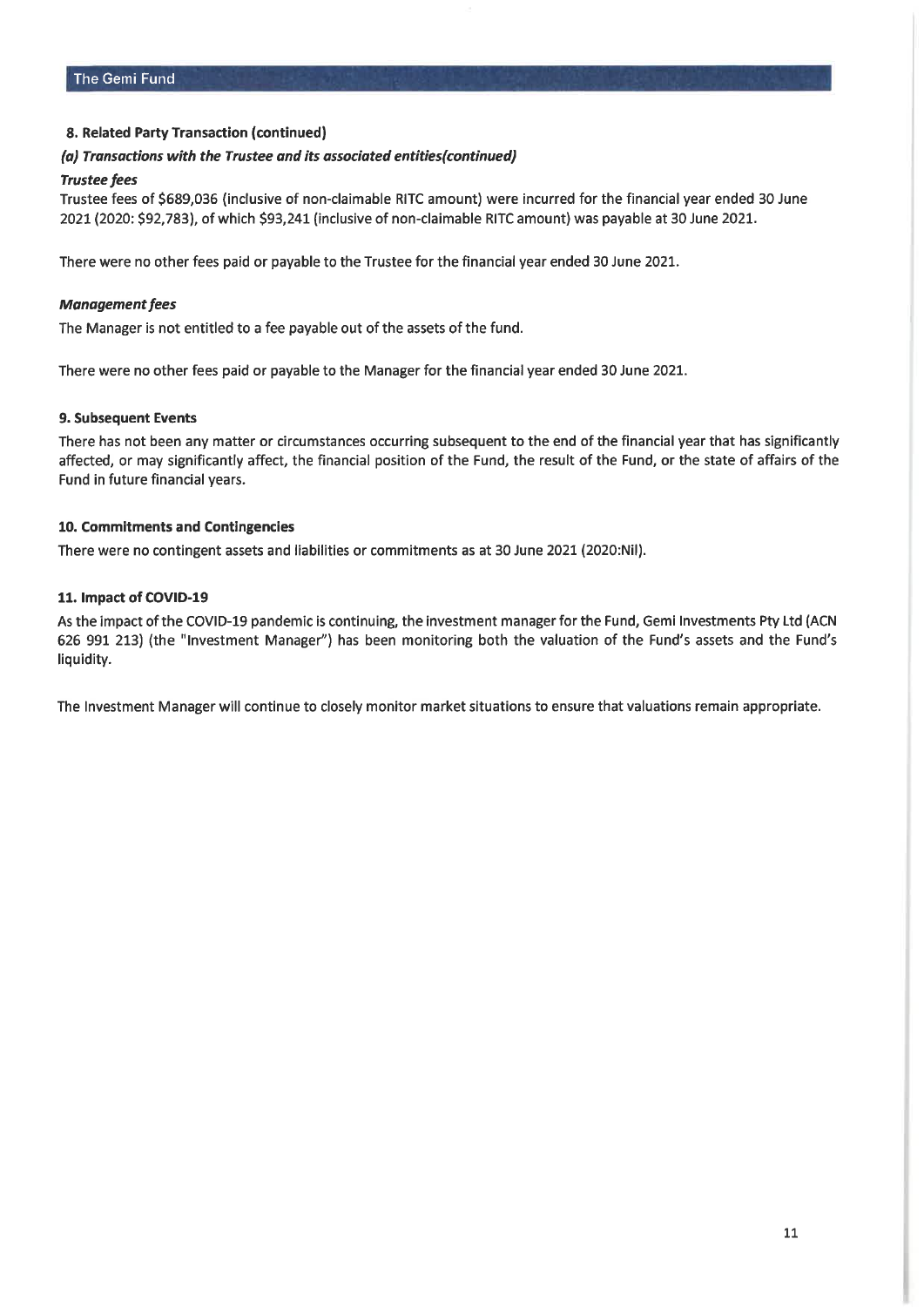

#### **Crowe Sydney** ABN 97 895 683 573

Level 15, 1 O'Connell Street Sydney NSW 2000 Australia Tel +61 2 9262 2155

Fax +61 2 9262 2190 www.crowe.com.au

# Independent Auditor's Report to the Unitholders of The Gemi Fund

# **Opinion**

We have audited the financial report of The Gemi Fund (the Fund), which comprises the statement of financial position as at 30 June 2021, the statement of profit or loss and other comprehensive income, the statement of cash flows and the statement of changes in net assets attributable to unitholders for the year then ended, notes comprising a summary of significant accounting policies and other explanatory information, and the directors' declaration of the Fund.

In our opinion, the accompanying financial report of the Fund for the year ended 30 June 2021 is prepared, in all material respects, in accordance with the basis of accounting as described in Note 2 to the financial report.

## Basis for Opinion

We conducted our audit in accordance with Australian Auditing Standards. Our responsibilities under those standards are further described in the *Auditor's Responsibilities for the Audit of the Financial Report* section of our report. We are independent of the Fund in accordance with the ethical requirements of the Accounting Professional and Ethical Standards Board's APES *110 Code of Ethics for Professional Accountants (including Independence Standards)* (the Code) that are relevant to our audit of the financial report in Australia. We have also fulfilled our other ethical responsibilities in accordance with the Code.

We believe that the audit evidence we have obtained is sufficient and appropriate to provide a basis for our opinion.

### Emphasis of Matter – Basis of Accounting and Restriction on Distribution and Use

We draw attention to Note 2 to the financial report, which describes the basis of accounting. The financial report has been prepared by the Trustee to satisfy the requirements of the Trust Deed and to meet the needs of the unitholders. As a result, the financial report may not be suitable for another purpose. Our opinion is not modified in respect of this matter.

Liability limited by a scheme approved under Professional Standards Legislation.

The title 'Partner' conveys that the person is a senior member within their respective division, and is among the group of persons who hold an equity interest (shareholder) in its parent entity, Findex Group Limited. The only professional service offering which is conducted by a partnership is the Crowe Australasia external audit division. All other professional services offered by Findex Group Limited are conducted by a privately owned organisation and/or its subsidiaries.

Findex (Aust) Pty Ltd, trading as Crowe Australasia is a member of Crowe Global, a Swiss verein. Each member firm of Crowe Global is a separate and independent legal entity. Findex (Aust) Pty Ltd and its affiliates are not responsible or liable for any acts or omissions of Crowe Global or any other member of Crowe Global. Crowe Global does not render any professional services and does not have an ownership or partnership interest in Findex (Aust) Pty Ltd. Services are provided by Crowe Sydney, an affiliate of Findex (Aust) Pty Ltd. Liability limited by a scheme approved under Professional Standards Legislation. © 2021 Findex (Aust) Pty Ltd.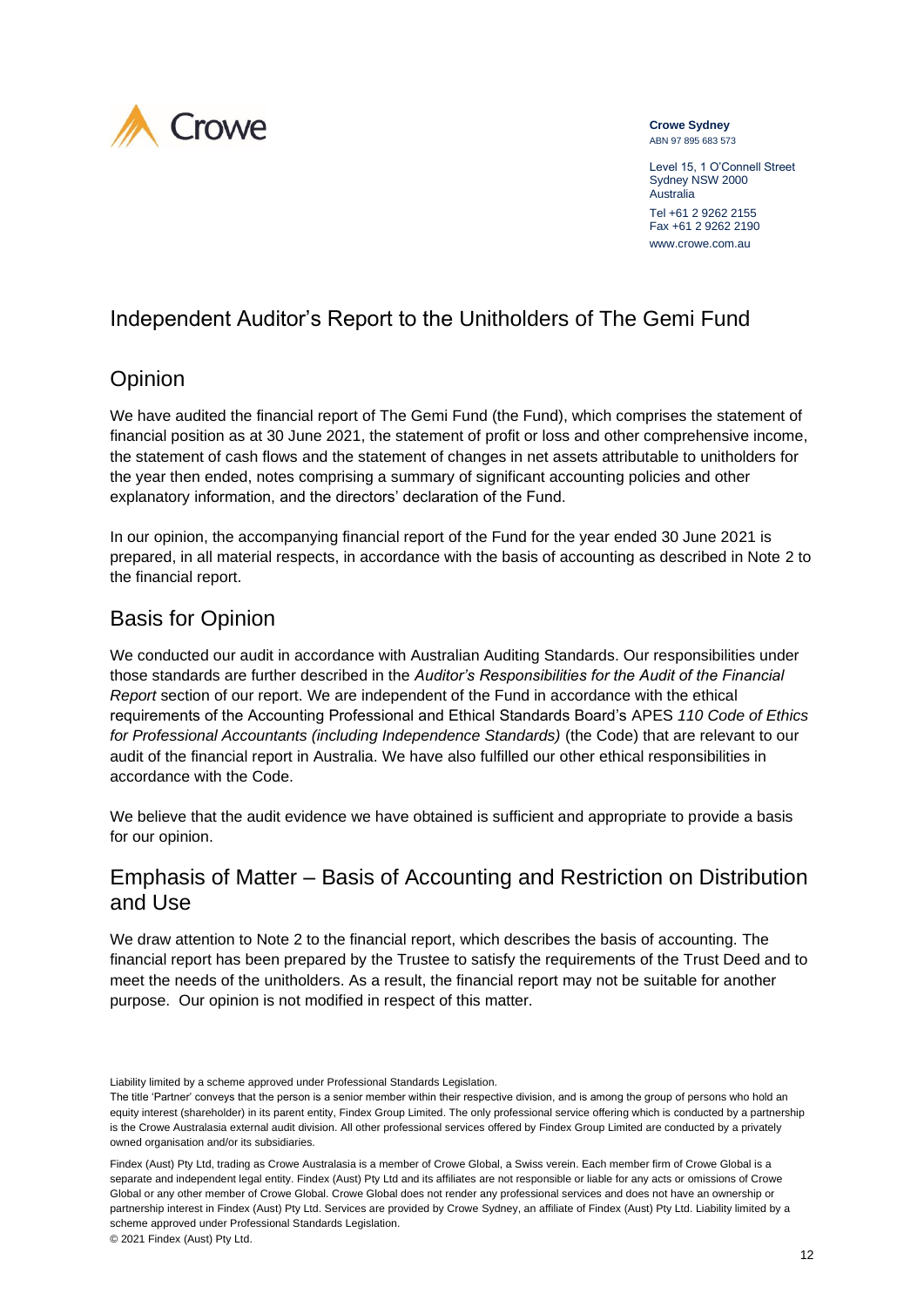### Trustee's Responsibility for the Financial Report

The directors of Gemi Asset Management Pty Ltd as Trustee of the Fund are responsible for the preparation of the financial report in accordance with basis of accounting as stated in Note 2 of the financial report and for such internal control as the directors determine is necessary to enable the preparation of a financial report that is free from material misstatement, whether due to fraud or error.

In preparing the financial report, the Trustee is responsible for assessing the Fund's ability to continue as a going concern, disclosing, as applicable, matters relating to going concern and using the going concern basis of accounting unless the Trustee either intends to liquidate the Fund or to cease operations, or has no realistic alternative but to do so.

### Auditor's Responsibilities for the Audit of the Financial Report

Our objectives are to obtain reasonable assurance about whether the financial report as a whole is free from material misstatement, whether due to fraud or error, and to issue an auditor's report that includes our opinion. Reasonable assurance is a high level of assurance, but is not a guarantee that an audit conducted in accordance with the Australian Auditing Standards will always detect a material misstatement when it exists. Misstatements can arise from fraud or error and are considered material if, individually or in the aggregate, they could reasonably be expected to influence the economic decisions of users taken on the basis of this financial report.

As part of an audit in accordance with the Australian Auditing Standards, we exercise professional judgement and maintain professional scepticism throughout the audit. We also:

- Identify and assess the risks of material misstatement of the financial report, whether due to fraud or error, design and perform audit procedures responsive to those risks, and obtain audit evidence that is sufficient and appropriate to provide a basis for our opinion. The risk of not detecting a material misstatement resulting from fraud is higher than for one resulting from error, as fraud may involve collusion, forgery, intentional omissions, misrepresentations, or the override of internal control.
- Obtain an understanding of internal control relevant to the audit in order to design audit procedures that are appropriate in the circumstances, but not for the purpose of expressing an opinion on the effectiveness of the Fund's internal control.
- Evaluate the appropriateness of accounting policies used and the reasonableness of accounting estimates and related disclosures made by those charged with governance.
- Conclude on the appropriateness of those charged with governance's use of the going concern basis of accounting and, based on the audit evidence obtained, whether a material uncertainty exists related to events or conditions that may cast significant doubt on the Fund's ability to continue as a going concern. If we conclude that a material uncertainty exists, we are required to draw attention in our auditor's report to the related disclosures in the financial report or, if such disclosures are inadequate, to modify our opinion. Our conclusions are based on the audit evidence obtained up to the date of our auditor's report. However, future events or conditions may cause the Fund to cease to continue as a going concern.
- Evaluate the overall presentation, structure and content of the financial report, including the disclosures, and whether the financial report represents the underlying transactions and events in a manner that achieves fair presentation.